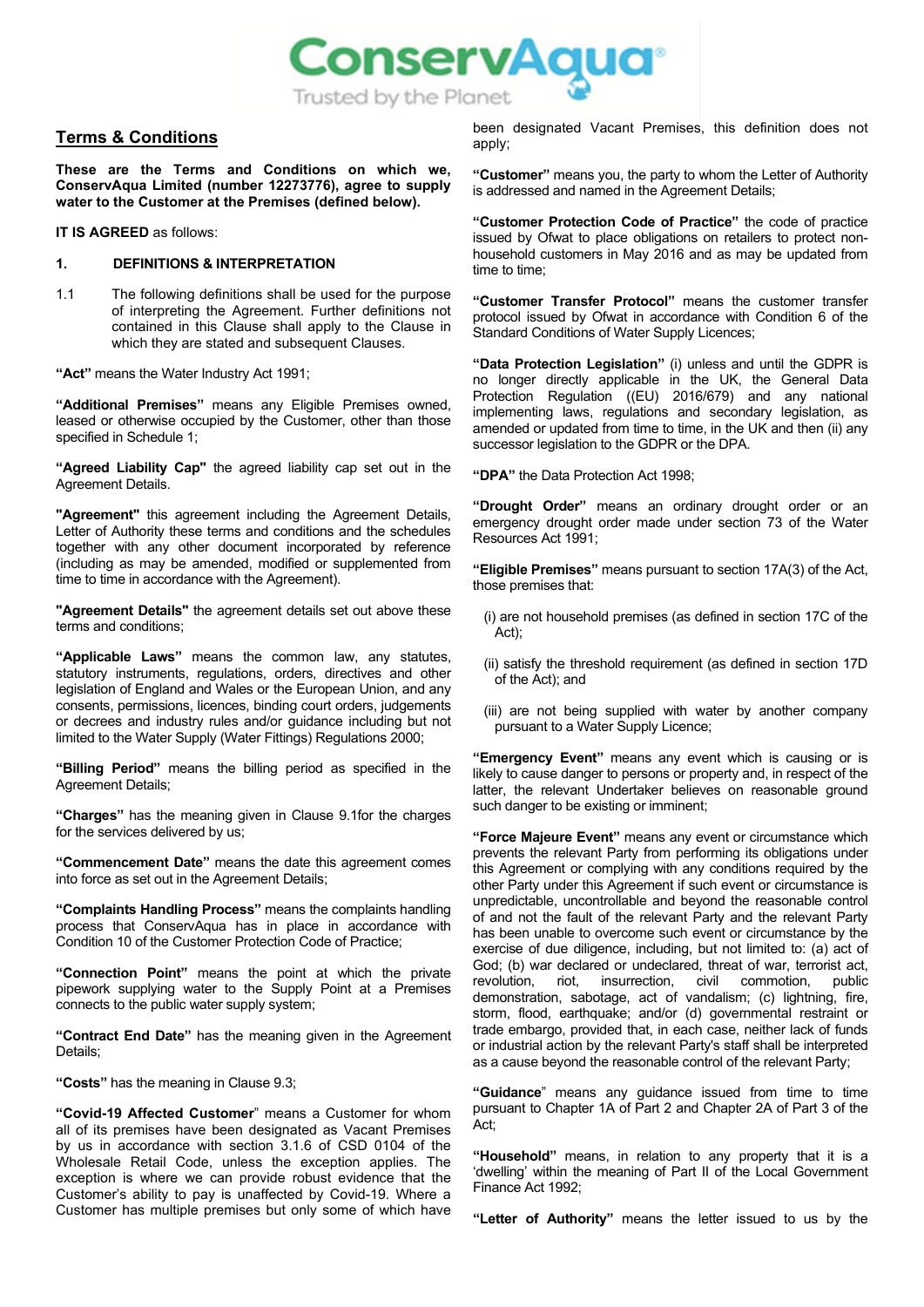

Customer forming part of the Agreement (if applicable);

**"Micro Business"** has the meaning given to it in the Customer Protection Code of Practice**;**

**"Network Event"** means an unforeseen and reasonably unforeseeable event which prevents or materially restricts the ability of the relevant Undertaker's public water supply system to provide the supply of water to the Premises;

**"Ofwat"** means the Water Services Regulation Authority, the body responsible for economic regulation of the water and sewerage industry in England and Wales, established by section 1A of the Act;

**"Party"** the Customer or ConservAqua (as appropriate) and **"Parties"** shall mean both of them;

**"Personal Data"** personal data (as defined in the DPA) which is processed by ConservAqua or any Staff on behalf of ConservAqua pursuant to or in connection with this Agreement;

**"Premises"** means those Eligible Premises owned, leased or otherwise occupied by the Customer as set out in Schedule 1 (unless otherwise agreed between the Parties);

**"Privacy Policy"** means ConservAqua's privacy policy published on its website, in accordance with the relevant data protection legislation as amended from time to time.

**"Regulations"** means any regulations made from time to time pursuant to Chapter 1A of Part 2 and Chapter 2A of Part 3 of the Act;

**"Required Insurance"** the required insurances set out in the Agreement Details;

**"Services"** the services to be supplied by ConservAqua to the Customer under the Agreement as set out in Schedule 1;

**"Staff"** all directors, officers, employees, agents, consultants and contractors of the ConservAqua engaged in the performance of ConservAqua's obligations under this Agreement;

**"Supply Point"** means the supply point for a Premises which is registered to ConservAqua from the Transfer Date;

**"Tariffs"** means the tariffs set out in ConservAqua's charges scheme published on its website, as revised from time to time in accordance with claus[e 9.2;](#page-4-2)

**"Transfer Date"** means the date the premises are transferred to ConservAqua in accordance with the process in the Customer Transfer Protocol;

**"Undertaker"** means a company appointed under section 6 of the Act;

**"Vacant Premises"** has the meaning given in the Wholesale Retail Code;

**"VAT"** means value added tax chargeable under the Value Added Tax Act 1994 and any similar replacement or additional tax;

**"Water Supply Licence"** a licence granted by Ofwat under section 17A of the Act; and

**"Wholesale Retail:** the code issued by Ofwat under sections 66DA and 117F of the Act.

**"Working Day"** means a day other than a Saturday, Sunday or

public holiday in England and Wales.

- 1.2 In this Agreement, unless the context otherwise requires:
	- 1.2.1 references to numbered clauses are references to the relevant clause in this Agreement;
	- 1.2.2 references to Schedules are to schedules to this Agreement;
	- 1.2.3 any obligation on any Party not to do or omit to do anything shall include an obligation not to allow that thing to be done or omitted to be done;
	- 1.2.4 the headings to the clauses of these terms and conditions are for information only and do not affect the interpretation of this Agreement;
	- 1.2.5 any reference to an enactment includes reference to that enactment as amended or replaced from time to time and to any subordinate legislation or byelaw made under that enactment; and
	- 1.2.6 the word 'including' shall be understood as meaning 'including without limitation'.
- 1.3 In the case of conflict or ambiguity between the terms of this Agreement, the conflict or ambiguity shall be resolved in accordance with the following order of precedence: Agreement Details, the Schedules and these terms and conditions.
- 1.4 All of the terms and conditions shall apply to the supply of Services except where the application to one or the other is specified.

# **2. TERM**

2.1 The Agreement shall come into effect on the Commencement Date and shall remain in full force and effect thereafter until the earlier of:

2.1.1 the Contract End Date; and

2.1.2 the date the Agreement is terminated in accordance with its terms, (the "**Term**").

# **3. CUSTOMER TRANSFER PROTOCOL**

- 3.1 As soon as reasonably practicable after the Commencement Date:
	- 3.1.1 the Customer shall provide ConservAqua with such information as we require in order to comply with the Customer Transfer Protocol for the Premises; and
	- 3.1.2 subject to receipt of such information, we shall initiate the process for transfer of the Customer under the Customer Transfer Protocol.
- 3.2 Where the Customer is a Micro-Business, these terms and conditions shall apply only if ConservAqua has provided to the Customer such information as set out in Condition 6.1.1 of the Customer Protection Code of Practice.

# **4. SUPPLY OF SERVICES**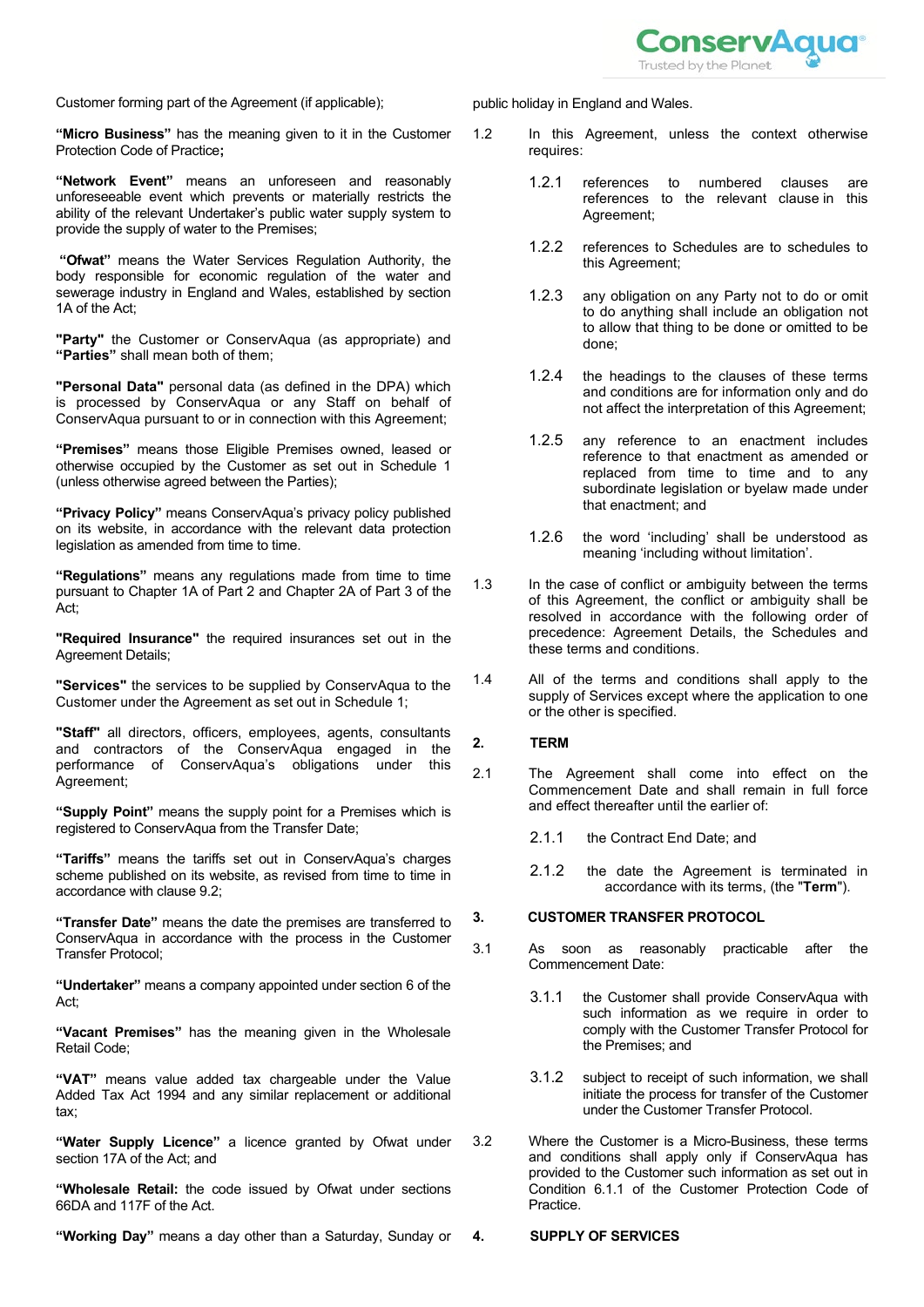

- <span id="page-2-0"></span>4.1 ConservAqua agrees to supply water to the Customer at the Premises from the relevant Transfer Date.
- 4.2 The water supplied pursuant to Clause [4.1](#page-2-0) shall be delivered to the Connection Point. The Customer acknowledges and agrees that title and risk in the water passes to the Customer at the Connection Point and (without limiting the generality of the foregoing) in particular, any losses suffered at or beyond the Connection Point shall be at the risk of and for the account of the Customer.
- 4.3 The Customer acknowledges that the supply of water to the Premises is delivered through infrastructure owned by the relevant Undertaker and ConservAqua has no control and no obligation in relation to such<br>infrastructure and ConservAqua provides no infrastructure and guarantee:
	- 4.3.1 that the relevant Undertaker will deliver water to the Connection Point at all times (without disruption) or;
	- 4.3.2 regarding the volume, quality, constancy or pressure of the water delivered.
- <span id="page-2-1"></span>4.4 The parties acknowledge that the supply of water to the Premises may be interrupted if:
	- 4.4.1 the supply is permitted to be interrupted by the Undertaker, as notified by ConservAqua to the Customer following the Customer Transfer Protocol;
	- 4.4.2 the supply is affected by an Emergency Event or any actions to prevent the occurrence or limit the effects of an Emergency Event;
	- 4.4.3 the supply is affected by a Force Majeure Event;
	- 4.4.4 a Drought Order is made which overrides the terms of the Agreement;
	- 4.4.5 the supply is affected by a Network Event; or
	- 4.4.6 the relevant Undertaker is performing any maintenance or emergency works.
- 4.5 The Customer shall be notified by the relevant Undertaker of any interruption to the supply of water pursuant to Clause [4.4.](#page-2-1)

# **5. PREMISES**

- 5.1 The Customer shall notify ConservAqua soon as practicable:
	- 5.1.1 if this Agreement is in force prior to that date, the date on which the Customer commenced occupation of the Premises;
	- 5.1.2 if the Customer intends to take occupation of a new Premises, and the date of that intended occupation;
	- 5.1.3 if it intends to vacate the Premises and the date of that intended vacation;
	- 5.1.4 of its vacation of the Premises;
	- 5.1.5 if it intends to grant a lease or occupancy right

in relation to the Premises, including details of the new occupier and the date on which the occupier will change;

- <span id="page-2-2"></span>5.1.6 the granting of such a lease or occupancy right, including details of the new occupier;
- 5.1.7 if there is any reassessment of the rateable value of the Premises, including the reassessed value and date that reassessment applied from;
- <span id="page-2-3"></span>5.1.8 if the ownership of the Premises changes, including the details of the new owner;
- <span id="page-2-4"></span>5.1.9 about any change to the Premises which may result in it being classified as Household,
- 5.1.10 of any change of use, extension or addition to the Premises which may impact on the charges for the Services,

and shall keep ConservAqua notified with accurate information in relation to such issues, and provide ConservAqua without delay with such information as may be reasonably requested.

- 5.2 If the Customer serves notice on ConservAqua in accordance with clauses [5.1.6,](#page-2-2) [5.1.8,](#page-2-3) [5.1.9,](#page-2-4) the Customer shall serve a similar notice on the body responsible for the assessment of the rateable value of the Premises**.**
- <span id="page-2-5"></span>5.3 If the Customer would like any Additional Premises to be supplied with water by ConservAqua, the Customer shall notify us of this in writing.
- 5.4 As soon as reasonably practicable after receipt of the notice referred to in Claus[e 5.3:](#page-2-5)
	- 5.4.1 the Customer shall provide us with such information as we require in order to comply with the Customer Transfer Protocol for the Additional Premises; and
	- 5.4.2 subject to receipt of such information, we shall initiate the process for transfer of the Customer under the Customer Transfer Protocol for the Additional Premises.
- 5.5 On the relevant Transfer Date any Additional Premises shall become a Premises for the purpose of the Agreement.

# **6. CUSTOMER WARRANTIES AND UNDERTAKINGS**

- <span id="page-2-6"></span>6.1 The Customer warrants that:
	- 6.1.1 the Premises is an Eligible Premises; and
	- 6.1.2 all information provided to ConservAqua by the Customer under the Agreement is true and accurate.
- 6.2 The warranties in Clause [6.1](#page-2-6) shall be given on the Commencement Date and shall be deemed to be repeated on each day of the Term and the Customer shall monitor the continued accuracy of the warranties and inform ConservAqua as soon as reasonably practicable should any warranty become untrue, inaccurate or misleading.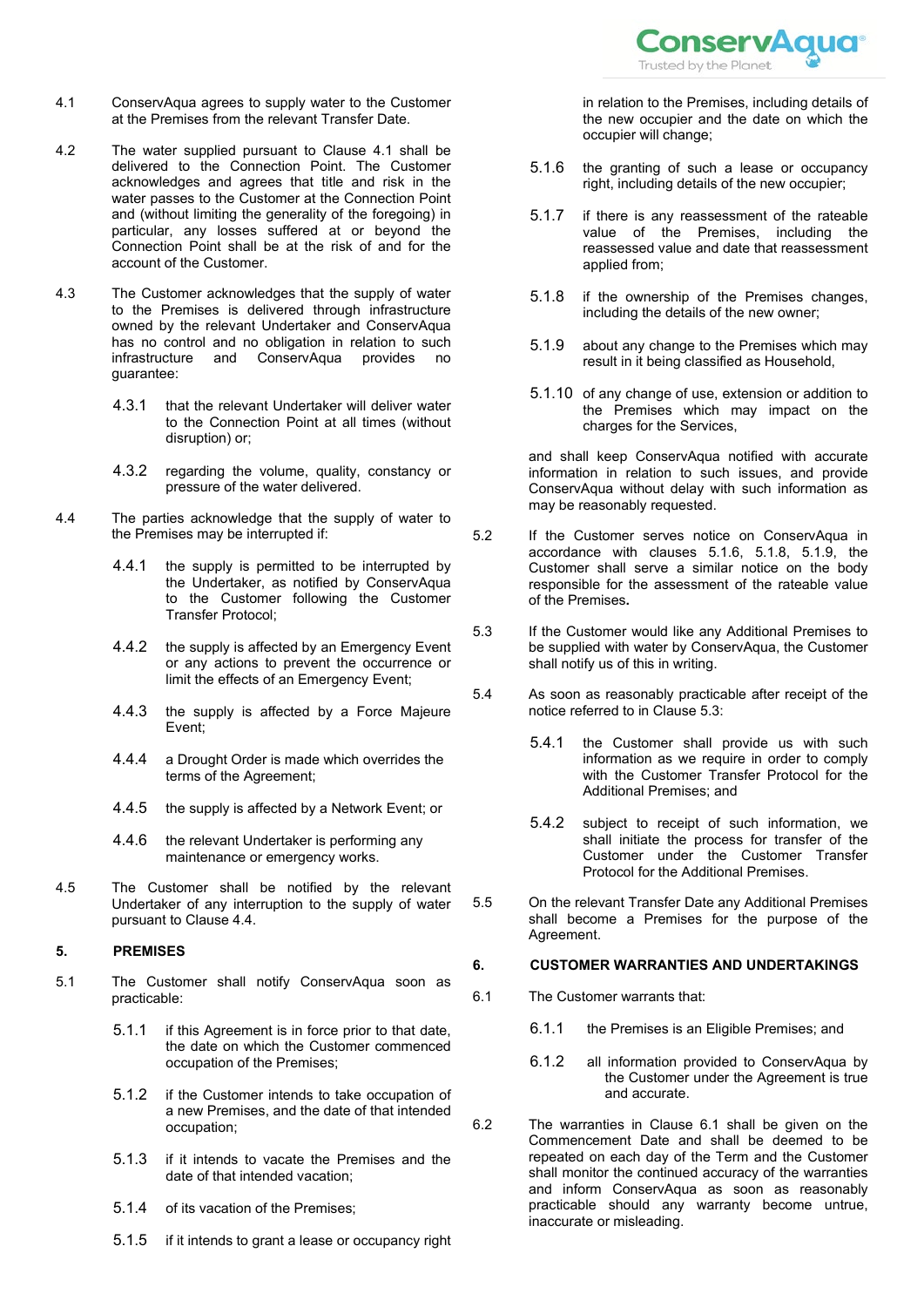

- <span id="page-3-0"></span>6.3 The Customer undertakes that during the Term it shall:
	- 6.3.1 comply with all Applicable Laws that apply in respect of the Customer's rights and/or obligations under the Agreement;
	- 6.3.2 comply with any terms and conditions agreed with the relevant Undertaker with regards to the meter or metering equipment at the Premises;
	- 6.3.3 notify ConservAqua in writing no less than sixty (60) days prior to any change that may cause the Premises to no longer meet the requirements to be an Eligible Premises;
	- 6.3.4 indemnify ConservAqua for all losses and/or penalties incurred by ConservAqua, pursuant to Section 66I of the Act, as a result of the change not being notified by the Customer to ConservAqua;
	- 6.3.5 comply with any reasonable instruction given to it by ConserveAqua, which ConservAqua considers necessary to ensure ConservAqua complies with ConserveAqua's Water Supply Licence, the Act, the Protocol, any Guidance and/or any Regulations;
	- 6.3.6 immediately inform ConservAqua if the nature of the Customer's requirements change such that it requires water urgently on medical or other grounds; and
	- 6.3.7 provide ConservAqua with such information as ConservAqua reasonably requires:
		- 6.3.7.1 for the purposes of carrying out its functions;
		- 6.3.7.2 to comply with any condition of ConservAqua's Licence;
		- 6.3.7.3 in relation to national security or civil emergencies; or
		- 6.3.7.4 to comply with any reasonable request for information made by the Environment Agency.
- 6.4 Information required under Clause [6.3s](#page-3-0)hall be provided in such form and manner, at such time and place, and be accompanied by or supplemented by such explanations, as ConservAqua may reasonably require.
- 6.5 The Customer shall not be required under Clause [6.3](#page-3-0) to provide any information which would be protected from disclosure or production in proceedings in the High Court on grounds of legal professional privilege.

## <span id="page-3-3"></span>**7. METERING**

- <span id="page-3-1"></span>7.1 The Customer shall give ConservAqua, its Staff and/or its agents, and the relevant Undertaker and/or its agents, safe and unobstructed access to the Premises on reasonable notice in order to:
	- 7.1.1 take a meter read;
	- 7.1.2 take action related to any meter or metering

equipment and associated pipework (including installation, maintenance, testing, repair, replacement and/or removal);

- 7.1.3 to disconnect and/or reconnect the Customer's supply of water or the supply of water to another customer of ConservAqua where the Connection Point is shared; and
- 7.1.4 to sample water quality or sample or monitor trade effluent.
- <span id="page-3-2"></span>7.2 In the event of an Emergency Event, the Customer shall provide ConservAqua,, its Staff and/or its agents, and the relevant Undertaker and/or its agents, access to the Premises at any time.
- 7.3 The Customer will obtain any third party consent required to give ConservAqua, its Staff and/or its agents, and the relevant Undertaker and/or its agents, access to the Premises pursuant to Clauses [7.1](#page-3-1) and [7.2,](#page-3-2) at the Customer's cost (if any).
- 7.4 Subject to Clause [7.1,](#page-3-1) ConservAqua may take a meter read either by physical or electronic inspection. The Customer shall take a meter read and provide this reading to ConservAqua at the request of ConservAqua.
- 7.5 Unless otherwise agreed, the meter and metering equipment will be and remain the property of the relevant Undertaker. The Customer will not remove the meter or metering equipment and will not attach any item to it and shall take reasonable care to keep any meter and metering equipment free from obstruction, damage (including damage by frost) or interference.
- 7.6 The Customer shall not tamper with any meter or metering equipment.
- <span id="page-3-6"></span>7.7 If ConservAqua incurs any loss of Charges or costs as a result of any breach by the Customer of its obligations under this Clause [7](#page-3-3) (Metering), ConservAqua may recover such Charges or costs from the Customer.
- <span id="page-3-4"></span>7.8 In respect of any meter which is installed at the Premises, the Customer may:
	- 7.8.1 request ConservAqua to have tests performed on the operation and accuracy of the meter; and
	- 7.8.2 request ConservAqua to upsize or downsize the meter (as appropriate).
- <span id="page-3-5"></span>7.9 In respect of any request made by the Customer under Clauses [7.8.1](#page-3-4) or [7.8.2,](#page-3-5) ConservAqua may charge the Customer provided that such charges reflect the amount that ConservAqua is being charged by the relevant Undertaker to provide that service.

### **8. DATA**

- 8.1 All personal information ConservAqua may collect will be collected, used and held in accordance with its Privacy Policy. However, ConservAqua reserves the right to share certain information with credit referencing agencies and the Customer agrees for ConservAqua to do so.
- 8.2 ConservAqua will use Personal Data provided to it: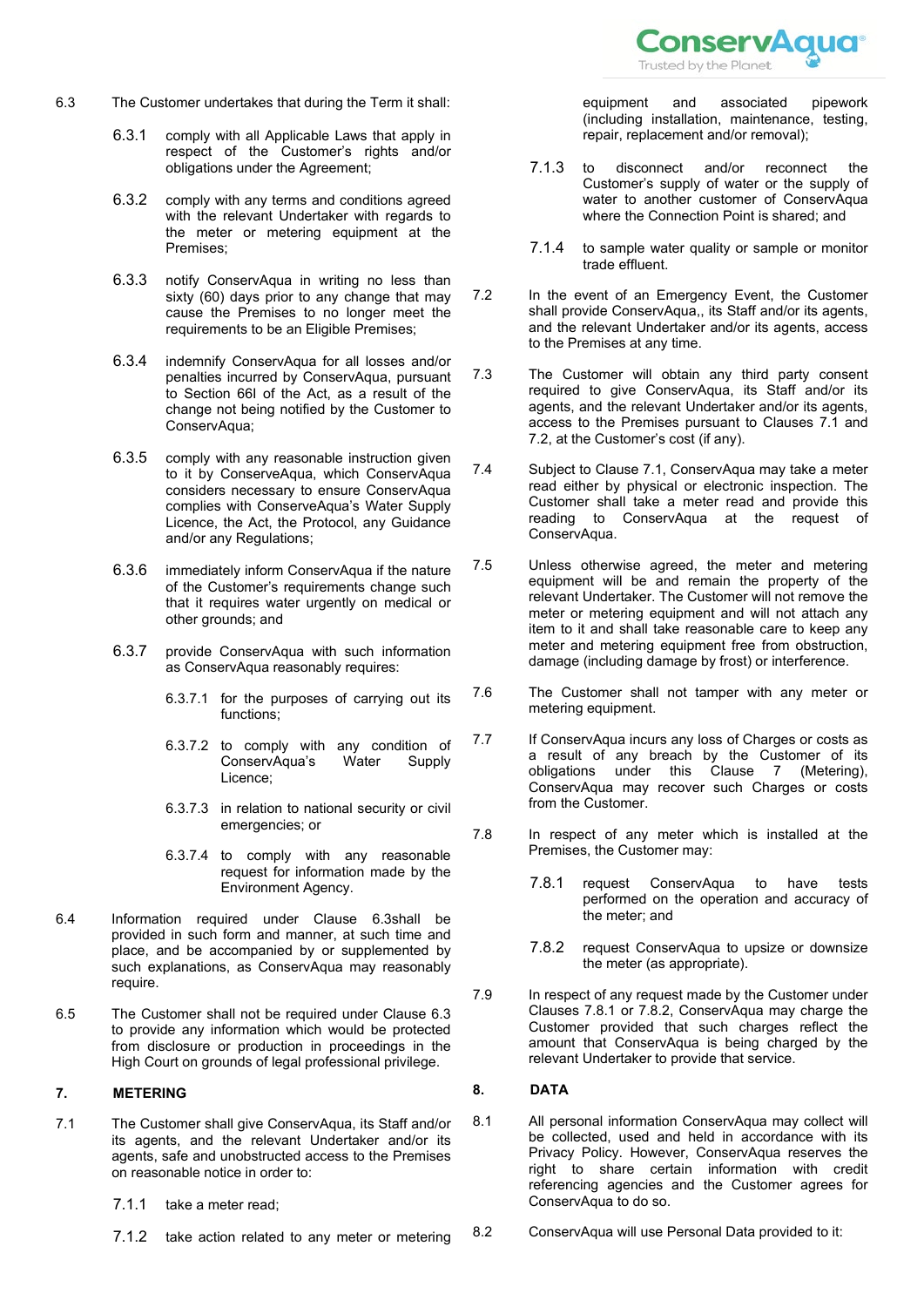

- <span id="page-4-3"></span>8.2.1 in order to supply the Services to the Customer;
- 8.2.2 in order to process Customer payments for the Services. and
- 8.2.3 for any other purpose or use to which the Customer consents to from time to time, in accordance with clause [8.2.1.](#page-4-3)

# <span id="page-4-11"></span>**9. CHARGES AND COSTS**

- <span id="page-4-0"></span>9.1 In consideration for the supply of water by ConservAqua under the Agreement, the Customer shall pay ConservAqua the charges calculated by ConservAqua on the basis of the Tariffs and (where relevant) on meter readings or estimated meter readings (the "**Charges"**)**.**
- <span id="page-4-2"></span>9.2 ConservAqua may revise the Tariffs on an annual basis and ConservAqua shall notify the Customer of any changes to the Tariffs after the change has taken effect and each relevant Schedule shall be deemed to have been amended in respect of such Tariff as at the date of the relevant change.
- <span id="page-4-1"></span>9.3 Without prejudice to Clause [7.7,](#page-3-6) ConservAqua shall be entitled to charge the Customer for any costs reasonably incurred by ConservAqua in enforcing the terms of the Agreement (the "**Costs**"), which shall include the cost of recovering unpaid charges.
- 9.4 All amounts expressed as payable pursuant to this Agreement are expressed to be exclusive of any applicable VAT and accordingly VAT shall be payable in addition to the amounts expressed at the rates from time to time in effect.

# <span id="page-4-4"></span>**10. INVOICING AND PAYMENT**

- 10.1 ConservAqua shall be entitled to invoice the Customer for the Charges and the Costs on or at any time after the relevant Transfer Date.
- 10.2 ConservAqua shall invoice the Customer in accordance with the Billing Period. The Billing Period may be changed solely at the discretion of ConservAqua.
- <span id="page-4-7"></span>10.3 Subject to the remainder of this Clause [10](#page-4-4) (Invoicing and Payment), and unless provided otherwise in the Agreement Details:
	- 10.3.1 the Customer shall pay invoices in full and in cleared funds within fourteen (14) days of receipt; and
	- 10.3.2 payments can be made by direct debit, credit or debit card, BACS or cash at a bank.
- <span id="page-4-10"></span>10.4 Where the Customer fails to pay any amount due to ConservAqua under the Agreement (subject to clause [10.5](#page-4-5) and excluding any amount contested in good faith in accordance with Clause [10.6\)](#page-4-6) by the due date for payment, then:
	- 10.4.1 ConservAqua shall issue a notice of nonpayment. If payment has still not been made by the date fourteen (14) days after the date of the notice of non-payment, ConservAqua shall be entitled to take steps to procure the disconnection of the water supply to the

Premises and terminate the Agreement with<br>
immediate effect from the date of immediate effect from the date of disconnection; and

- 10.4.2 the Customer shall pay interest on any outstanding amount at the rate of four per cent (4%) per annum above the Bank of England's base lending rate, from time to time, from the due date for payment until the payment is made in full (to be calculated on a daily basis).
- <span id="page-4-5"></span>10.5 Where the Customer is a Covid-19 Affected Customer, no amounts owed by the Customer to ConservAqua are "due" or shall be treated as "due" by ConservAqua for the purposes of disconnection under clause 10.4.1 and section 61(1ZC)(b) of the Act and for these purposes only. All other rights and obligations under the Agreement are unaffected by this clause [10.5.](#page-4-5)
- <span id="page-4-6"></span>10.6 If the Customer disputes any invoice, the Customer shall immediately notify ConservAqua in writing. The parties shall negotiate in good faith to attempt to resolve the dispute promptly. ConservAqua shall provide all such evidence as may be reasonably necessary to verify the disputed invoice or request for payment. If the parties have not resolved the dispute within fourteen (14) days of the Customer giving notice to ConservAqua, the dispute shall be resolved in accordance with Clause [18](#page-6-0) (Disputes). Where only part of an invoice is disputed, the undisputed amount shall be paid on the due date as set out in Clause [10.3.](#page-4-7)
- 10.7 Subject to [10.8](#page-4-8) below, ConservAqua shall refund to the Customer any overcharges on the Customer's account and such refund shall be made to the Customer once the Undertaker has refunded ConservAqua.
- <span id="page-4-8"></span>10.8 ConservAqua may, without limiting any other rights or remedies they may have, set off any amounts owed to it by the Customer under the Agreement against any amounts payable by ConservAqua to the Customer in connection with this Agreement or any other agreement between the Customer and ConservAqua.
- <span id="page-4-9"></span>10.9 All payments payable to ConservAqua or the Customer under the Agreement shall become due immediately on its termination. This Clause [10.9](#page-4-9) is without prejudice to any right to claim for interest under the law or under the Agreement.

### **11. TERMINATION**

- 11.1 ConservAqua may terminate the agreement:
	- 11.1.1 on not less than thirty (30) days' prior written notice to the Customer;
	- 11.1.2 for non-payment of the Charges, pursuant to Clause [10.4.1;](#page-4-10)
	- 11.1.3 in relation to a Premises if the Premises becomes Household. or
	- 11.1.4 with immediate effect if ConservAqua's Water Supply Licence is revoked by the Secretary of State or Ofwat.
- 11.2 Either party may terminate the Agreement: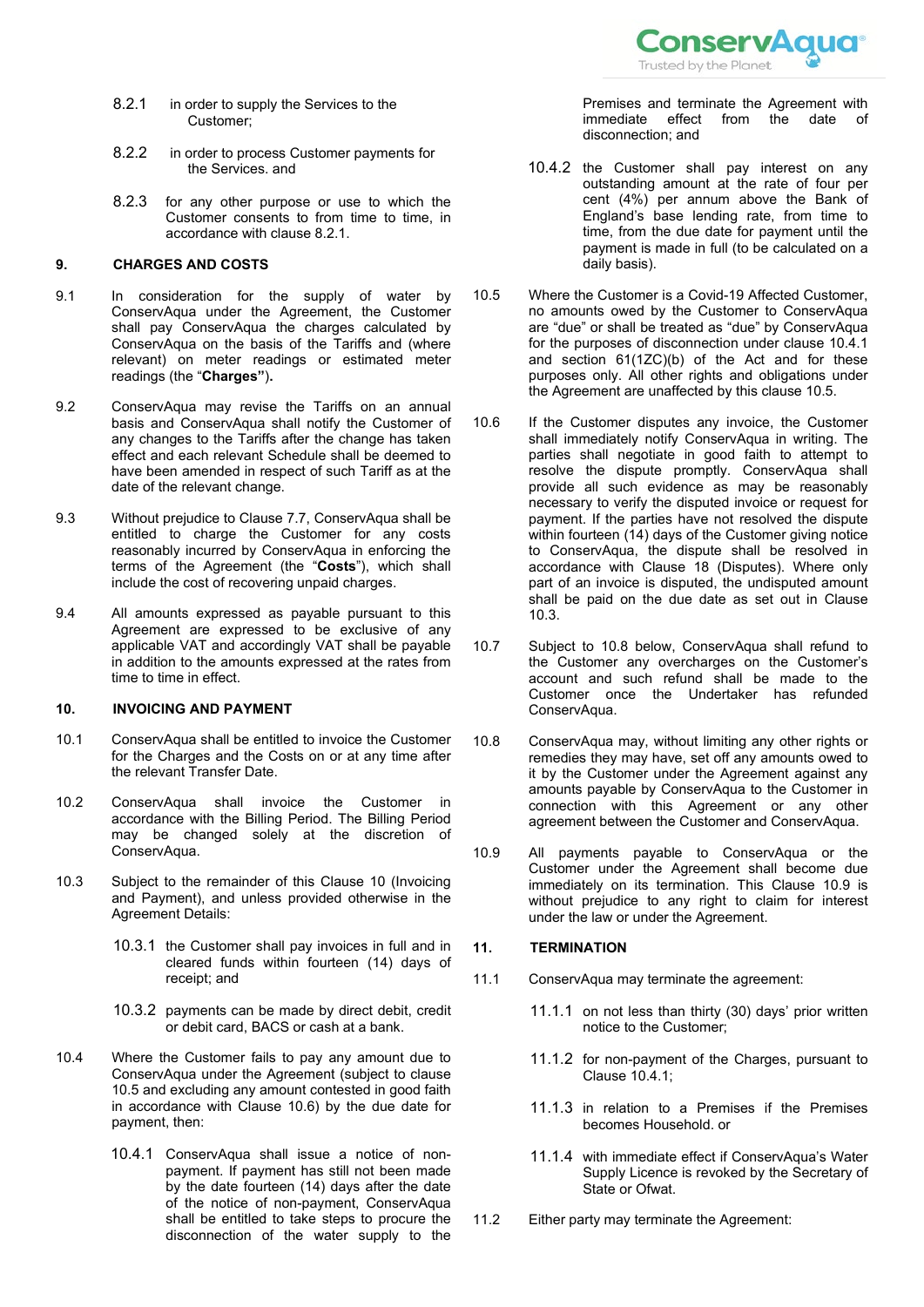

- 11.2.1 with immediate effect if the other party commits a material breach of its terms and (in the case of a breach capable of remedy) fails to remedy such material breach within thirty (30) days of having been notified of the material breach. For the avoidance of doubt, material breach includes, but is not limited to, a failure by the Customer to pay an undisputed amount within fourteen (14) days of the date of receipt of the relevant invoice; or
- 11.2.2 with immediate effect if the other party makes any arrangement or composition with its creditors or is the subject of a winding-up or administration order or passes a resolution for voluntary liquidation (other than a voluntary winding-up or solvent liquidation for the purposes of a scheme of reconstruction or amalgamation) or if a receiver or administrative receiver is appointed over all or any of its assets or a distress, attachment, execution or other legal process is levied, enforced or issued on or against the other party or any of its assets or the other party enters into or suffers any similar process in any jurisdiction.
- <span id="page-5-0"></span>11.3 The Customer agrees, in the circumstance where the Customer will no longer own, lease or otherwise occupy the Premises, the Customer shall give ConservAqua no less than one (1) months' written notice of termination under this Clause [11.3.](#page-5-0) If notice is not given to ConservAqua by the Customer, then the Agreement shall not terminate and shall continue in full force and effect until terminated by notice in accordance with this Claus[e 11.3.](#page-5-0)
- 11.4 On termination or novation of the Agreement for any reason and subject as otherwise provided in the Agreement to any rights or obligations that have accrued before termination, neither party shall have any further obligation to the other under the Agreement.

### <span id="page-5-1"></span>**12. FORCE MAJEURE**

- 12.1 Subject to the remainder of this Clause [12](#page-5-1) (Force Majeure), neither party shall be liable to the other where it is unable to perform its obligations under the Agreement by reason of a Force Majeure Event provided that the party claiming to be prevented or delayed in the performance of its obligations by reason of a Force Majeure Event (the "Affected Party") shall use all reasonable endeavours to bring the Force Majeure Event to a close or to find a solution by which the obligations contained in this Agreement may be performed.
- 12.2 The Affected Party shall:
	- 12.2.1 notify the other Party of the Force Majeure Event as soon as reasonably practicable and in any event within five (5) Working Days of the Force Majeure Event occurring; and
	- 12.2.2 upon request, within ten (10) Working Days of the Force Majeure Event occurring, provide a report containing all relevant available information relating to the Force Majeure Event and details of the measures the Affected Party is taking to overcome or circumvent such Force Majeure Event.
- 12.3 The parties shall not be relieved by reason of the Force Majeure Event from any obligation to indemnify or make payment.
- 12.4 If the Force Majeure Event does not affect the supply of water to all of the Premises of the Customer, the Affected Party shall only be relieved of its obligations in respect of those Premises which are affected.
- 12.5 If the Force Majeure Event continues materially to affect the Customer for more than six (6) months, ConservAqua may terminate the Agreement in whole or in part (as it relates to Premises affected by the Force Majeure).

#### <span id="page-5-4"></span>**13. LIMITATION OF LIABILITY**

- 13.1 Subject to Clauses [13.2](#page-5-2) and [13.3,](#page-5-3) each party's total liability in contract, tort (including negligence and breach of statutory duty), misrepresentation or otherwise in relation to the Agreement shall be limited to the total sum of the payments under the Agreement in the preceding calendar year.
- <span id="page-5-2"></span>13.2 Subject to Clause [13.3,](#page-5-3) ConservAqua shall not be liable to the Customer for:
	- 13.2.1 any indirect, special or consequential loss or damage; or
	- 13.2.2 loss of data or other equipment or property; or
	- 13.2.3 damage to the Customer's equipment or property; or
	- 13.2.4 any loss arising as a result of any tampering with, or any device being fitted to, the meter or metering equipment by the Customer;
	- 13.2.5 economic loss or damage; or
	- 13.2.6 incurring of liability for loss or damage of any nature whatsoever suffered by third parties (including in each case incidental and punitive damages); or
	- 13.2.7 any loss of actual or anticipated profit, interest, revenue, anticipated savings or business or damage to goodwill, howsoever caused,

even if ConservAqua is advised in advance of the possibility of any such losses or damages.

- <span id="page-5-3"></span>13.3 Nothing in the Agreement shall operate so as to exclude or limit either party's liability:
	- 13.3.1 under Claus[e 7.7;](#page-3-6)
	- 13.3.2 in respect of their payment obligations hereunder; or
	- 13.3.3 for fraud, death or personal injury caused by its negligence or any other liability that may not be excluded or limited as a matter of law in England and Wales.

# **14. CONTRACT MANAGEMENT**

In order to facilitate co-operation, communication and reporting, both parties will nominate a contract manager. The contract manager of each party shall be the key points of contact for the parties, and will oversee the obligations under the Agreement generally.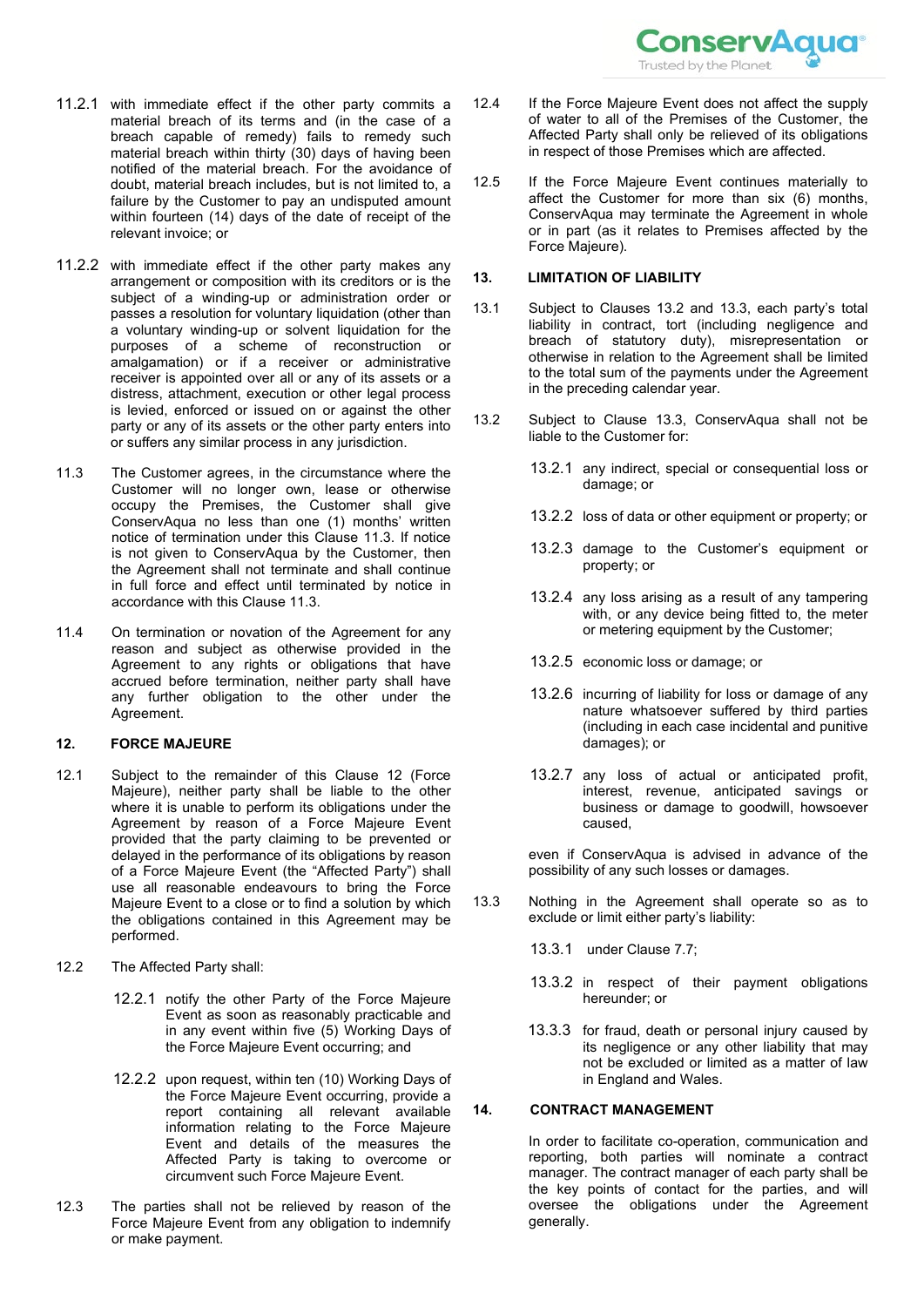

### **15. COMPLAINTS**

Customers may use and ConservAqua shall comply with the Complaints Handling Process.

### **16. ASSIGNMENT AND SUB-CONTRACTING**

The Customer shall not, without the prior written consent of ConservAqua, assign, transfer, charge or deal in any other similar manner with the Agreement or its rights or any part of them under the Agreement, subcontract any or all of its obligations under the Agreement, or purport to do any of the same.

# <span id="page-6-1"></span>**17. CONFIDENTIALITY**

- 17.1 Each party undertakes to the other to keep confidential and not to divulge to any person (other than its officers and employees), without the prior consent of the other party, all information (written or oral) concerning the business and affairs of the other which it has obtained or received as a result of discussions leading up to entry into the Agreement, or which it has obtained during the course of the Agreement, except any information that is:
	- 17.1.1 subject to an obligation to disclose under law, or that is required to be disclosed by any competent regulatory authority, by notice or otherwise; or
	- 17.1.2 already in its possession other than as a result of a breach of this Clause [17](#page-6-1) (Confidentiality); or
	- 17.1.3 in the public domain other than as a result of a breach of this Claus[e 17\(](#page-6-1)Confidentiality).
- 17.2 Each party undertakes to the other to take all steps that are necessary from time to time to ensure compliance with the provisions of this Clause [17](#page-6-1) (Confidentiality) by its officers and employees and any other permitted receiving party.

### <span id="page-6-0"></span>**18. DISPUTES**

- 18.1 Subject as may be provided elsewhere in the Agreement, all disputes, differences or questions arising in relation to the Agreement shall be referred in the first instance to the contract managers, who shall meet together and attempt to settle the dispute between themselves (acting in good faith) within one (1) calendar month.
- 18.2 If the Contract Mangers fail to resolve the dispute, it shall be referred to the relevant senior manager of each of ConservAqua and the Customer, who shall meet together and attempt to settle the dispute between themselves (acting in good faith) within one (1) calendar month.
- 18.3 If the relevant senior managers fail to resolve the matter within one (1) calendar month, then either party may refer the dispute to an appropriate court or tribunal, or may (at its discretion) opt for mediation, without prejudice to the rights of the parties to the injunctive relief or to the rights of the parties in any future proceedings (in which case such an election shall bind the other party until a conclusion is made or

the mediator rejects the case).

### **19. VARIATION**

- 19.1 Subject to Clause [19.2,](#page-6-2) no variation or amendment to the Agreement shall be valid unless it is in writing and validly signed on behalf of each party.
- <span id="page-6-2"></span>19.2 ConservAqua may vary the terms of the Agreement without the consent of the Customer, from time to time, as a result of any amendment or addition to:
	- 19.2.1 ConservAqua's Water Supply Licence;
	- 19.2.2 the Act;
	- 19.2.3 any Regulations;
	- 19.2.4 any Guidance; or
	- 19.2.5 the Customer Transfer Protocol.
- 19.3 ConservAqua shall give the Customer notice of any variation made in accordance with Clause [19.2w](#page-6-2)ithin fourteen (14) days of such variation taking effect.

## <span id="page-6-5"></span>**20. NOTICES**

- <span id="page-6-3"></span>20.1 All notices to be given to a party under this Agreement shall be in writing in English and shall be marked for the attention of the person, and delivered by hand or sent by first class pre-paid post, facsimile transmission or e-mail to the address for each party as set out at the top of the Letter. A party may change such address by notice to the other party in accordance with this Clause [20.1.](#page-6-3)
- <span id="page-6-4"></span>20.2 A notice shall be treated as having been received:
	- 20.2.1 if delivered by hand between 9.00 am and 5.00 pm on a Working Day (which time period is referred to in this Clause [20.2.1a](#page-6-4)s "Working Hours"), when so delivered, and if delivered by hand outside Working Hours, at the next start of Working Hours;
	- 20.2.2 if sent by first class pre-paid post, at 9.00 am on the Working Day after posting if posted on a Working Day, and at 9.00 am on the second Working Day after posting if not posted on a Working Day;
	- 20.2.3 if sent by facsimile transmission, upon receipt by the sender of the facsimile transmission report that the facsimile has been transmitted to the addressee;
	- 20.2.4 if sent by email, upon receipt by the recipient's receiving equipment.
- 20.3 In proving that a notice has been given to terminate the Agreement, the parties agree that notwithstanding such notice may have been sent by facsimile or email, the terminating party shall also, on the same day as the facsimile or e-mail notice is sent, send a copy of the notice by first class pre-paid post to the other party.

## **21. RIGHTS OF THIRD PARTIES**

Except as otherwise provided for in the Agreement,